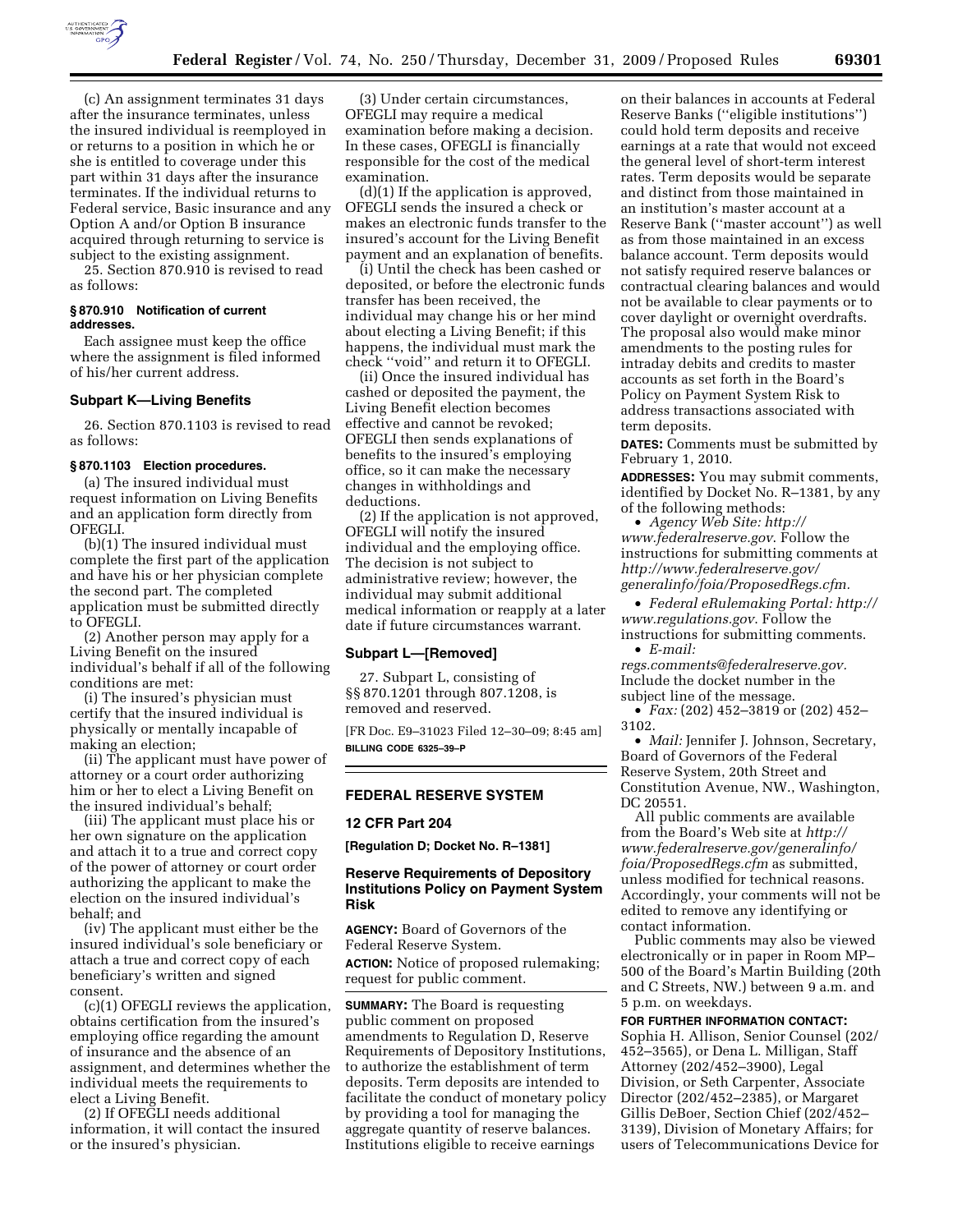the Deaf (TDD) only, contact (202/263– 4869); Board of Governors of the Federal Reserve System, 20th and C Streets, NW., Washington, DC 20551. **SUPPLEMENTARY INFORMATION:** 

# **I. Interest on Balances of Eligible Institutions at Reserve Banks**

Section 19(b)(12) of the Federal Reserve Act (the ''Act'') (12 U.S.C. 461(b)(2)) authorizes ''eligible institutions'' 1 to receive earnings on balances maintained at Reserve Banks, to be paid at least once each quarter at a rate or rates not to exceed the general level of short-term interest rates. The same section of the Act authorizes the Board to prescribe regulations concerning the payment of such earnings. Effective October 9, 2008, the Board amended Regulation D to direct the Reserve Banks to pay earnings on balances of eligible institutions held at Reserve Banks to satisfy reserve requirements (''required reserve balances'') 2 and on balances held in excess of required reserve balances and clearing balance requirements 3 (''excess balances'').4 (73 FR 59482) (Oct. 9, 2008). Regulation D currently provides that the rate of interest on both required reserve balances and on excess balances is equal to  $\frac{1}{4}$  percent. The Board may from time to time determine any other rate or rates for such balances subject to the limitation that such rates may not exceed the general level of short-term interest rates.

# **II. Term Deposit Proposal**

*Introduction and Basic Structure.* The Federal Reserve has addressed the financial market turmoil of the past two years in part by greatly expanding its balance sheet and by supplying an unprecedented volume of reserves to the banking system. Term deposits could be

2 12 CFR 204.2(bb) (definition of ''required reserve balance'').

3 12 CFR 204.2(v) (definition of ''clearing balance'').

part of the Federal Reserve's tool kit to drain reserves, if necessary, and thus support the implementation of monetary policy.

Term deposits would be distinct from balances held by eligible institutions in their master accounts. Term deposits could not be withdrawn prior to maturity, would not satisfy required reserve balances or contractual clearing balances, and would not be available to clear payments or cover daylight or overnight overdrafts. Term deposits would, however, be eligible to collateralize discount window advances.

Term deposits could be structured in many different ways. For example, term deposits could be offered at one maturity or several maturities. Moreover, the interest rate or rates paid on term deposits could be set through an auction mechanism or, alternatively, could be set administratively or by a formula. A basic proposal in which term deposits are offered through an auction process is described below.

*Term Deposit Auctions.* The Federal Reserve could hold regular auctions of term deposits, offering a fixed quantity of term deposits with relatively short maturities. Auctions could be held shortly before the end of each two-week reserve maintenance period, with settlement occurring on the first day of the subsequent maintenance period. The Federal Reserve would announce each auction in advance and would specify both the quantity of term deposits offered and their maturity. Term deposits of more than one maturity could be outstanding simultaneously.5 Terms and conditions for each auction could specify various parameters, such as minimum and maximum bid amounts and a maximum-allowable bid rate.

Eligible institutions that wished to hold term deposits would bid in a competitive auction, indicating both the interest rate at which they are willing to hold term deposits and the quantity they wish to hold at that rate. At the submission deadline, all bids received would be considered final and could not be modified or withdrawn. Starting with the lowest interest rate and working up, the Federal Reserve would accept as many bids as necessary to reach the announced quantity of term deposits,

but would not accept bids at an interest rate that exceeds the stated maximum rate. All winning bidders would receive the highest accepted rate; bids at lower rates would be accepted in full while bids at the highest accepted rate would be prorated as necessary. The auction would settle at least one day after winning bidders are notified of their awards.

To settle the auction, the Federal Reserve would transfer balances from the master account of each institution that submits a winning bid (or, if a winning bidder does not maintain such an account, from the master account of its correspondent) to a term deposit. Winning bidders would maintain their term deposits at the Reserve Bank in whose District the winning bidder is located.<sup>6</sup> When the term deposit matures, the Federal Reserve would transfer the term deposit principal plus accrued interest into the institution's master account (or the master account of its correspondent).

The maximum-allowable rate for each auction of term deposits would be no higher than the general level of shortterm interest rates. For these purposes, ''short-term interest rates'' would be defined as the primary credit rate and rates on obligations with maturities of up to one year in which eligible institutions may invest, such as rates on term Federal funds, term repurchase agreements, commercial paper, term Eurodollar deposits, and other similar rates.

*Participation Eligibility.* Any ''eligible institution'' could hold term deposits.7 Branches and agencies of foreign banks are included within the definition of ''eligible institution'' and could therefore hold term deposits. Unlike branches of domestic banks, branches and agencies of the same foreign bank that are located in different Reserve Bank Districts may have separate master accounts at the corresponding Reserve Banks. The proposal anticipates that each affiliated branch of a foreign bank would be eligible to bid separately at term deposit auctions and maintain separate term deposits at that branch's Reserve Bank unless the Board determines otherwise.

<sup>1</sup> ''Eligible institution'' includes the depository institutions defined in section  $19(b)(1)(A)$  of the Act, including banks, savings associations, savings banks and credit unions that are Federally insured or eligible to apply for Federal insurance. 12 CFR 204.2(y). ''Eligible institution'' also includes trust companies, Edge and agreement corporations, and U.S. agencies and branches of foreign banks. *Id.* The definition does not include all entities for which the Reserve Banks hold accounts, such as entities for which the Reserve Banks act as fiscal agents, including Federal Home Loan Banks, Fannie Mae, and Freddie Mac.

<sup>4</sup> 12 CFR 204.2(z) (definition of ''excess balance''). Excess balances may be maintained in the institution's own account at a Reserve Bank, in the account of the institution's correspondent, or in a limited-purpose ''excess balance account.'' Cf. 12 CFR 204.2(aa) (definition of ''excess balance account''); 12 CFR 204.10(d) (regarding excess balance accounts).

<sup>5</sup>Auctions of multiple tenors could be staggered. For example, an auction of 28-day term deposits could be held at the end of one maintenance period, and an auction of 84-day term deposits could be held at the end of the next maintenance period. Alternatively, auctions of multiple tenors could be conducted simultaneously, with, for example, auctions of 14-day and 28-day term deposits held every second week.

 $\overline{{}^6\mathrm{For}}$  an account-holding eligible institution, term deposits would be placed at the Reserve Bank that maintains the institution's master account (as defined in Reserve Bank Operating Circular 1, ''Account Relationships,'' *http://* 

*www.frbservices.org/files/regulations/pdf/ operating*\_*circular*\_*1.pdf*). For non-account-holding eligible institutions, term deposits would be placed at the Reserve Bank in whose District the institution is located for purposes of Section 3(g) of Regulation D, 12 CFR 204.3(g).

<sup>7</sup>*See* footnote 1, *supra.*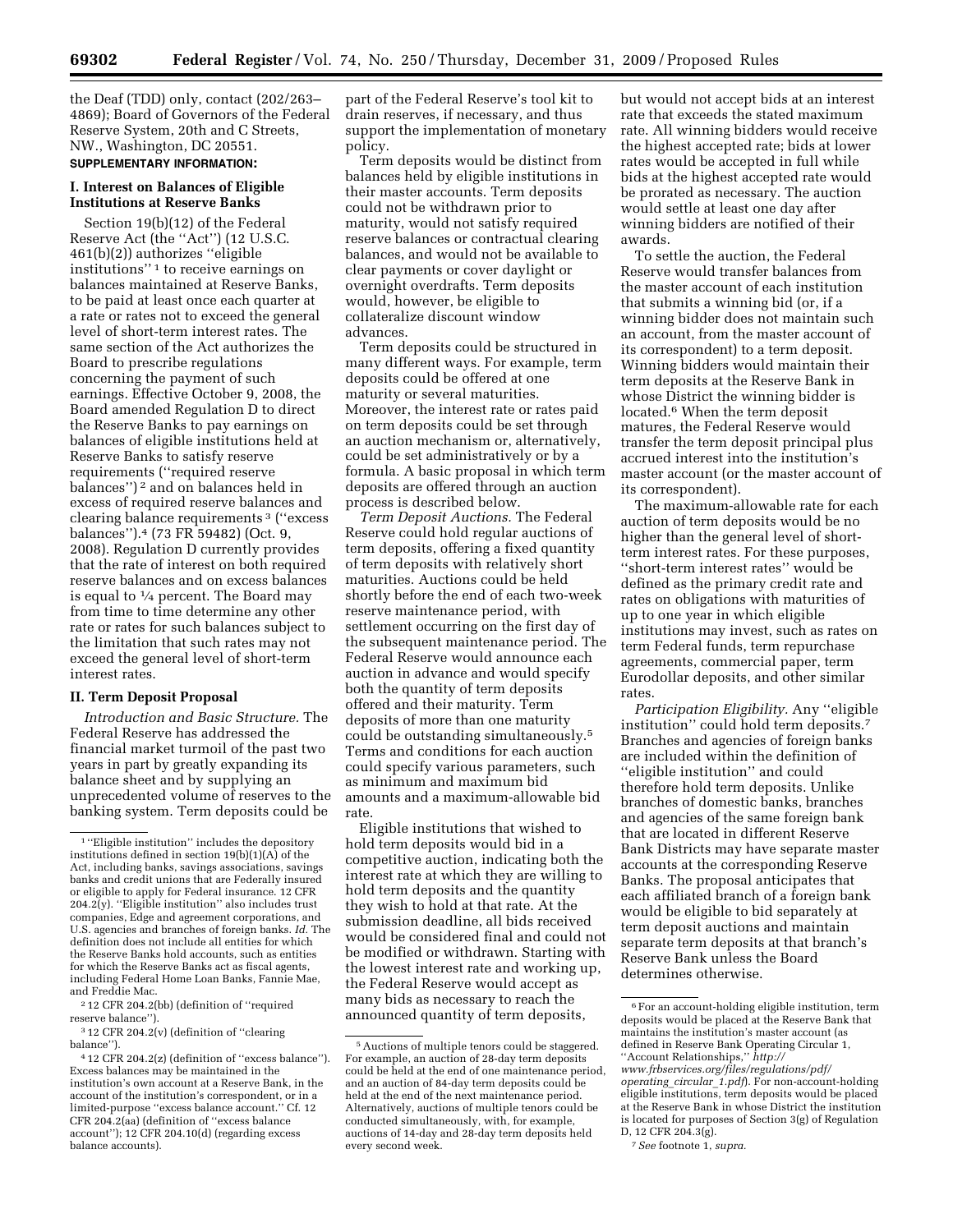*Administration of Term Deposit Offerings.* The Board would designate a single Reserve Bank as the ''Term Deposit Offering Administrator'' on behalf of all twelve Reserve Banks. The Term Deposit Administrator would be responsible for posting announcements and results of auctions. The Term Deposit Offering Administrator would also post the results for each auction to a public Web site. If the Board were to set the rate paid on term deposits administratively or by formula, the Term Deposit Offering Administrator would be responsible for posting announcements of available rates and

*Term Deposit Maturities.* Term deposit maturities would not exceed one year and the Board anticipates that term deposits would likely have maturities ranging between one and six months. Maturities might be aligned with the first day of each 14-day reserve maintenance periods.

maturities.

*No Early Withdrawal.* In order to ensure that term deposits will be an effective reserve management tool, early withdrawals of term deposits will not be permitted.

*Mergers.* If an institution with outstanding term deposits were to be merged into another institution, the surviving institution would assume the term deposits of the acquired institution.

*Discount Window Collateral.* The ability of a participating institution to pledge its term deposits as collateral for the discount window could provide a means for an institution to address a pressing need for immediate funds. The Board contemplates that term deposits would be available as collateral for any discount window advances that the participating institution might request.8 9

*Settlement and Posting Rules.*  Settlement for auctions of term deposits (the transfer of funds from participating institutions' master accounts or correspondents' master accounts) would occur on the announced settlement date. Principal plus interest would be returned to participating institutions' master accounts (or correspondents' master accounts) on the stated maturity date.

Reserve Banks measure depository institutions' intraday account balances according to a set of posting rules outlined in the Board's Policy on

Payment System Risk 10 (''PSR Policy''). The PSR Policy posting rules set forth a schedule for the posting of debits and credits to an institution's master account for different types of payments. The Board expects that, on the announced settlement date for a particular offering, the Reserve Bank would fund the term deposits of the winning bidders by transferring funds from the master accounts of the winning bidders (or the master accounts of their correspondents) into term deposits at the Reserve Bank in whose District the winning bidder is located. Specifically, the transfer from a master account to fund a term deposit would post after the close of Fedwire Funds service on the settlement date. On the date that a term deposit matures, principal and interest would be returned to the master account of the participating institution (or its correspondent). The return of the funds representing the matured term deposit, together with accrued interest, would post to the participating institution's master account on the maturity date at 8:30 a.m.

*Capital Treatment.* Term deposits would receive a zero risk-weight for risk-based capital purposes, similar to other claims on the Federal Reserve.

# **III. Comments**

The Board seeks comments on all aspects of the proposal. In addition, the Board specifically requests comment on the following:

1. Is it necessary to place any limitations on the maximum amount of term deposits that an institution may hold or on the maximum portion of a single offering that an institution may win at auction?

2. What maturity or maturities would eligible institutions recommend as appropriate for term deposits, and should more than one maturity be offered?

3. Are there basic terms and structures for term deposits other than those described in this notice that should be considered?

### **IV. Section-By-Section Analysis**

*A. Proposed Amendments to Regulation D* 

## Section 204.2(dd)

Proposed section 204.2(dd) would add a definition of ''term deposit'' to the regulation.

## Section 204.10(b)(3)

Proposed section 204.10(b)(3) would add a reference to ''term deposits'' to the

provisions regarding the payment of interest on balances at any other rate or rates as determined by the Board from time to time and clarify that those rates may not exceed the general level of short-term interest rates. For purposes of this subsection, the proposal would define ''short-term interest rates'' as the primary credit rate and rates on obligations with maturities of up to one year in which eligible institutions may invest, such as rates on term Federal funds, term repurchase agreements, commercial paper, term Eurodollar deposits, and other similar rates.

## Section 204.10(e)

Proposed section 204.10(e) would add a new subsection, ''Term Deposits,'' to section 204.10, ''Payment of interest on balances.''

## Section 204.10(e)(1)

Proposed section 204.10(e)(1) would authorize Reserve Banks to establish term deposits for eligible institutions under the provisions of 204.10(e), subject to such terms and conditions as the Board may establish from time to time, including but not limited to conditions regarding the maturity of the term deposits being offered, maximum and minimum amounts that may be maintained by an eligible institution in a term deposit, the interest rate or rates offered and, if term deposits are offered through an auction mechanism, the size of the offering, and maximum and minimum bid amounts.

## Section 204.10(e)(2)

Proposed section 204.10(e)(2) would provide that term deposits will not satisfy any institution's required reserve balance or contractual clearing balance.

#### Section 204.10(e)(3)

Proposed section 204.10(e)(3) would provide that a term deposit may not be used for general payments or other activities.

# *B. Proposed Amendments to Policy on Payment System Risk*

The Board proposes to amend section II.A. of the PSR Policy under the heading ''Procedures for Measuring Daylight Overdrafts'' as follows (changes identified by *italics*):

# Procedures for Measuring Daylight **Overdrafts**

Opening Balance (Previous Day's Closing Balance)

Post at 8:30 a.m. Eastern Time: + *Term deposit maturities and accrued interest* 

Post After the Close of Fedwire Funds Service:

<sup>8</sup>Term deposits would also serve as collateral for daylight overdraft purposes. Collateral takes on additional importance upon implementation of the revised PSR in late 2010 or early 2011.

<sup>9</sup>The Board anticipates that no haircut would be applied to term deposits used as collateral.

<sup>10</sup>*http://www.federalreserve.gov/ paymentsystems/psr*\_*policy.htm.*